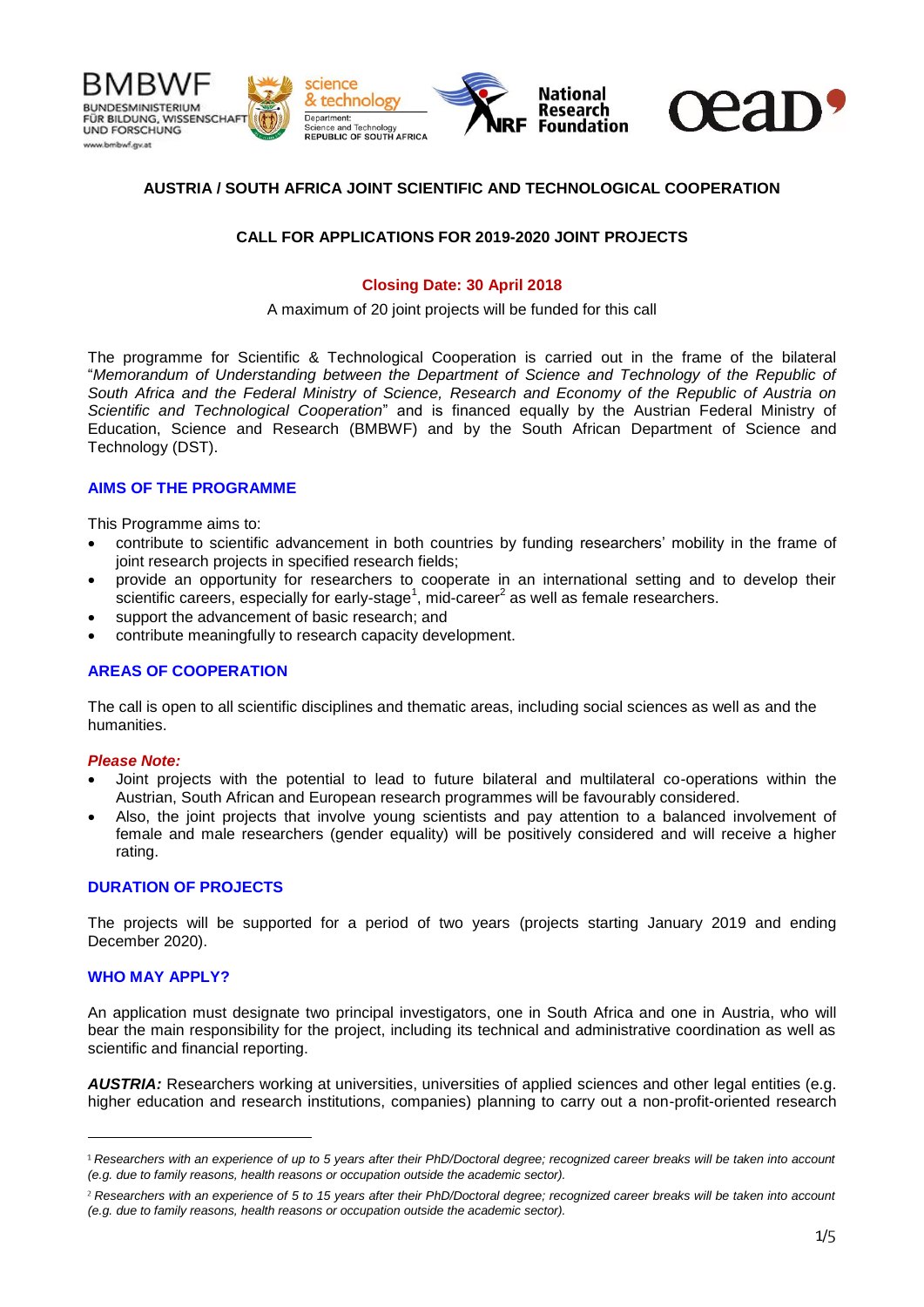project within the frame of this call are eligible for application.

Project proposals submitted by early-stage<sup>1</sup> or mid-career researchers<sup>2</sup> as well as project proposals with involvement of PhD/doctoral students, early-stage<sup>1</sup> and/or female researchers will be particularly considered.

The focus of the programme lies on new international partnerships. Follow-up proposals with the same research partners will not be eligible for funding if they have already been funded under this programme.

*SOUTH AFRICA:* This call is open to working researchers residing in South Africa and affiliated with a recognised higher education or research institution such as a university, university of technology or science council. Commercial institutions and private education institutions are not eligible to apply under this programme. The South African applicant must be in possession of a PhD.

In terms of human capital development, South African applications from previously disadvantaged individuals and the involvement of historically disadvantaged higher education and research institutions will be prioritised.

## **HOW DO I APPLY?**

It is up to the applicants to find their own research partners. **Proposals must be received both in Austria (OeAD GmbH) and South Africa (NRF)**. Proposals which have not been received in both countries will not be considered for funding. The call process is highly competitive therefore application does not guarantee funding. The evaluation of applications from both countries should have positive ratings before consideration for funding. Both the OeAD GmbH and the NRF will not be held responsible for non-submission, administration or evaluation of the application in the partner country.

*AUSTRIA:* the entire application for the research project must be submitted in English online at [*[https://asp.sop.co.at/oead/antrag?call=S%26TSouthAfrica19\\_20](https://asp.sop.co.at/oead/antrag?call=S%26TSouthAfrica19_20)*]. The application must include the following documents (in PDF format):

- Brief academic CV for each **Austrian** project member
- List of relevant publications of the last 2 years on the **Austrian** side
- Project description including the methodological part (3 to 5 A4 pages)
- Brief description of the partner institution
- Short description of the project tasks of **ALL** project members (Austrian and South African)
- Further cooperation perspective

*SOUTH AFRICA: Applicants can apply by following the steps below:*

- Applications must be submitted through an online application process to the NRF by accessing the link: <https://nrfsubmission.nrf.ac.za/>
- Register/Login using your ID number and password.
- Go to "My applications" and select "create new application".
- Select the call for which you are applying for: SA-Austria 2018 Joint Call for Proposals.
- Remember to complete all sections of the application as indicated on the online application form.
- Please attach the necessary documents in PDF file in the following order: CV of partner, budget of partner and the signed page of the partner.
- Remember to submit your application on completion.
- Completed applications will go to the host university for verification before being forwarded to the NRF for further processing.
- Incomplete applications will not be considered.
- Applications that do not meet the eligibility criteria as outlined in this document will not be considered.
- Applications submitted outside the NRF Online Submission system will not be accepted.
- No hard copies will be accepted and will automatically be disqualified by the NRF.
- Only applications endorsed by the research office or its equivalent at higher education or research institutions will be accepted.
- Please contact the university research office if you have any queries.

## **WHICH ACTIVITIES MAY I APPLY FOR?**

The purpose of this call is to support the mobility of researchers between the two countries to carry out joint research projects. In this regard, funding will be made available for visits and exchanges of scientists conducting joint research in their area of specialisation.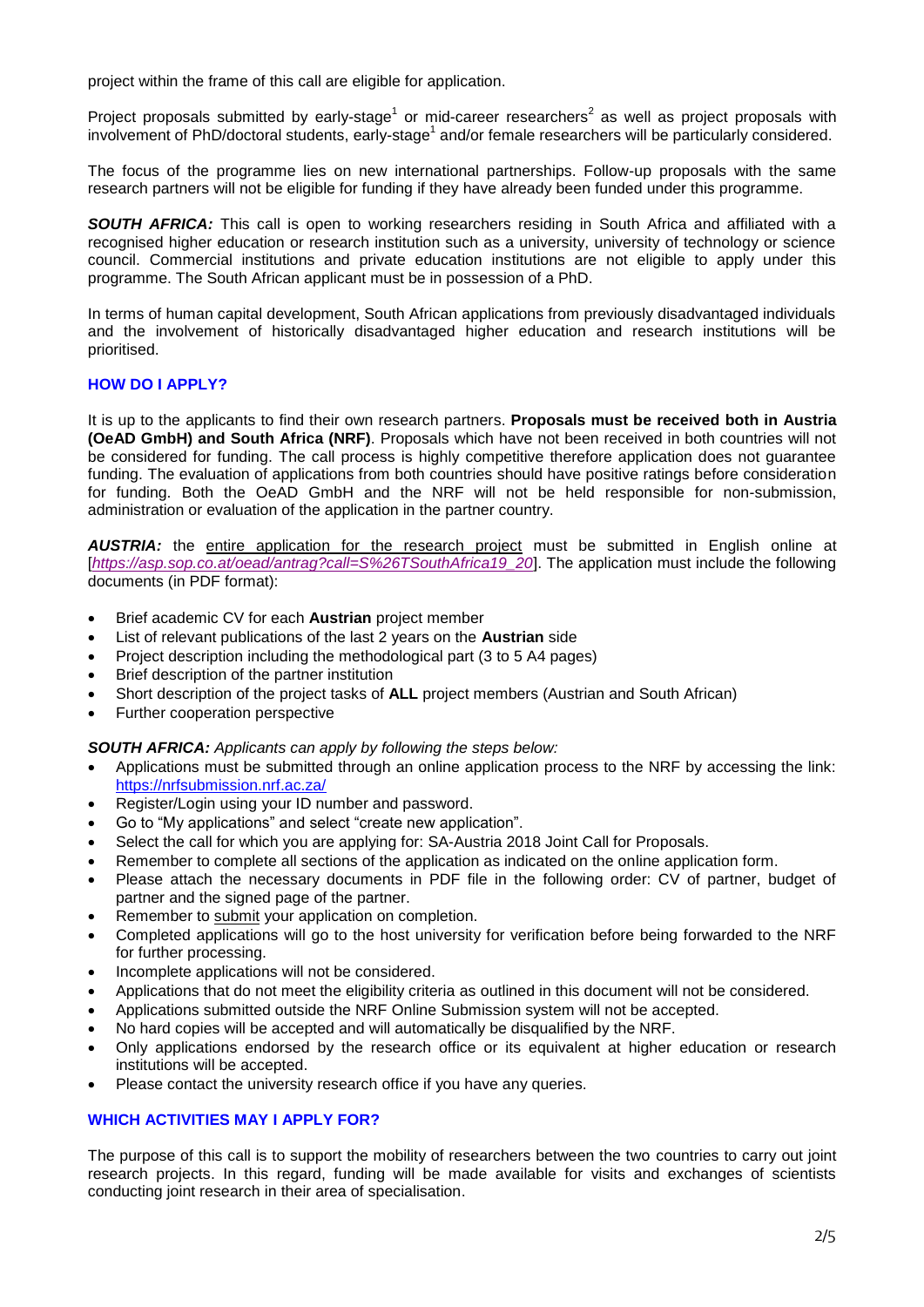In the case of meetings, research visits and exchanges of scientists, personnel and experts, as well as reciprocal visits undertaken as part of joint research projects and the attendance of workshops, seminars, symposia and other meetings funded under this partnership, the sending side will be responsible for all expenses associated with their travel (i.e. international travel, visas, medical insurance, accommodation and subsistence).

The following may **NOT** be funded from the funds allocation:

- Consultant's fees
- Educational expenses (scholarships and/or bursaries, etc.)
- Large equipment
- Project management fees
- Salaries and temporary staff fees.

In Austria in well-justified cases and only within the granted maximum budget EUR 400.- per project may be applied for consumables (lump sum). In South Africa up to 10% of the funds may be used for consumables.

#### **FUNDING MODALITIES**

Funding will be available for a maximum of two years for collaborative research projects jointly developed and completed by researchers on both sides. In both countries, all the approved projects will get funding support from the two parties in terms of the cost of activities mentioned above.

The funders will also organise a launching and closing workshops for the programme and Principal Investigators should include, in their budget plans, costs of attending these workshops (i.e. travel and accommodation). The launching workshop will be held in South Africa (planned for 1<sup>st</sup> week of December 2018 on the margins of the Science Forum South Africa 2018) and the closing workshop in Austria.

Apart from the financial support from the two parties, institutions and universities in both countries are encouraged to solicit other funding resources.

#### **FUNDING LIMITS**

*AUSTRIA:* The total sum of **EUR 10,000.-** per project (**EUR 5,000.-** per project per year) can be applied for. The funds can be calculated as follows:

- Travel expenses: EUR 1,200.- per trip for Austrian researchers travelling to South Africa (lump sum)<sup>3</sup>.
- Accommodation expenses: EUR 90.- per day for Austrian researchers travelling to South Africa for up to 14 days OR EUR 1,300.- per month for long-term visits between 15 days and 3 months maximum.
- Material costs: EUR 400.- per project can be granted in well-justified cases as part of the granted maximum budget.

For the obligatory participation of the Principal Investigator at the joint launching and closing workshop an additional travel grant (**lump sum of EUR 2,000.-)** will be granted and has to be included in the project application. Therefore a total amount of **EUR 12,000.-** can be applied for each project.

*SOUTH AFRICA:* The total amount requested from the NRF should not exceed **R200 000** per project. Funding will be made available for a maximum of two years, to be paid in annual installments **(R100 000 per year)** and exclusively for research activities commencing in 2019. This amount excludes the Principal Investigator's costs (travel and accommodation) of attending both the launching and closing workshops to be organized by the funders. The cost for the Principal Investigator's participation in these two workshops will be a top-up (**lump sum of R50 000**) on the overall amount requested for project activities and should be included in the project application. Therefore, a total amount of **R250 000** will be awarded per project (for the 2-year period).

#### *Please Note:*

- Should you be successful you will be funded only for the activities within the scope of the guidelines.
- For the obligatory participation at the joint launching and closing workshop additional travel grants up to a maximum of four days per workshop have to be included in the project applications.

<sup>&</sup>lt;sup>3</sup> In case the travel costs are at 50% of the lump sum or below, only the actual costs will be refunded on the basis of provided travel *receipts.*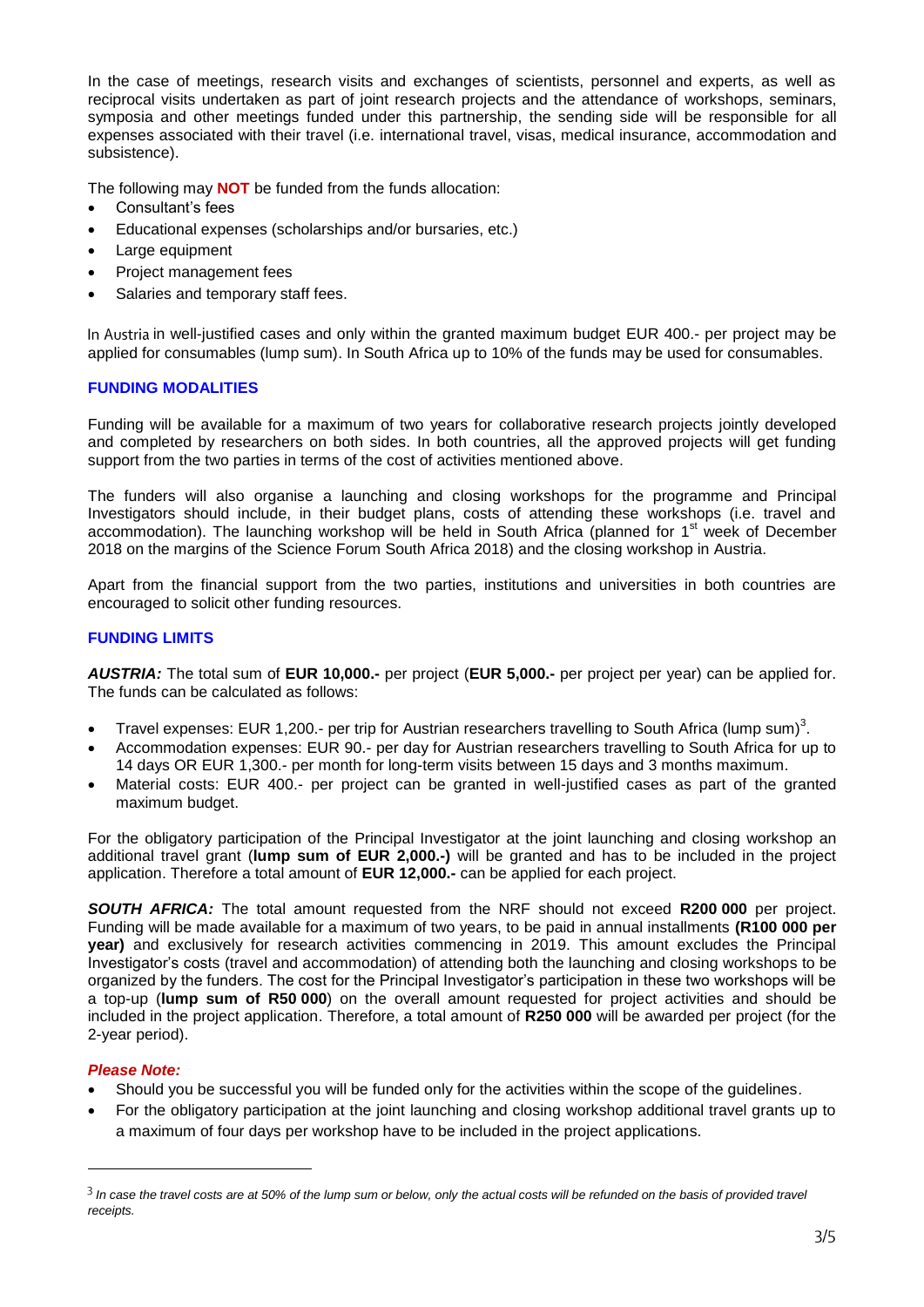- Scientific and financial reporting on the project is **OBLIGATORY**.
- Research stays in both countries are **OBLIGATORY.**

# **HOW ARE APPLICATIONS EVALUATED?**

Following the closing date indicated below, applications will be submitted to recognized national experts in the various fields of research represented by the proposals received. These experts will evaluate each proposal based on the following criteria:

- Scientific quality of the intended research project incl.
	- o Feasibility of the joint research plan
	- o Adequacy of the scientific method
	- o Competence and expertise of the scientists/research teams involved
	- o Alignment with national priorities in each country *(max. 25 points)*
- Plausibility of the described further cooperation perspective *(max. 15 points)*
- Project proposals submitted by early-stage or mid-career researchers (10 points) OR project proposals with the involvement of doctoral students, early-stage (5 points) or female researchers (5 points) or researchers from previously-disadvantaged communities in South Africa (5 points) will receive up to 10 points additionally. *(max. 10 points)*

Following national evaluation, a shortlist of projects to be funded will be constituted through consultations between the OeAD GmbH and the NRF based on the results of the evaluations done in both countries. The project selection will be carried out by the Austrian-South African Implementation Committee. The results of this project selection meeting will be announced presumably by October 2018.

# **PROJECT FOLLOW-UP AND REPORTING**

- A final scientific and financial report has to be submitted in English by both the Austrian and the South African project leaders no more than 3 months after the end of the project.
- The report has to mention outputs of the projects compared with the objectives and aims of the proposal.
- In Austria the final report must include a short, concise summary comprehensible to lay persons. The final report will be made available to researchers within this programme in similar disciplines.
- The joint publications by researchers has to mention the support from the BMBWF, the DST and NRF.

# **INTELLECTUAL PROPERTY**

The researchers of each country, particularly the leaders, must take adequate steps to ensure protection and sharing of the intellectual property that could result from the joint projects.

## **CLOSING DATE FOR APPLICATIONS**

Applications must be submitted by **30 April 2018**. Applications received after this date will not be considered for funding. Researchers are also advised to ensure that their research partners' applications are submitted and have also been received in the partner country in time. Both the OeAD GmbH and the NRF will not be held responsible for applications that were not received.

## **CONTACT DETAILS FOR QUERIES AND FURTHER INFORMATION**

| <b>In Austria</b>                                     | In South Africa                                     |
|-------------------------------------------------------|-----------------------------------------------------|
| OeAD-GmbH (Austrian Agency for international          | National Research Foundation                        |
| Cooperation in Education and Research)                |                                                     |
| ICM – Centre for International Cooperation & Mobility | For content related queries: Mr Teuns Phahlamohlaka |
|                                                       | Knowledge Advancement and Support (KAS) Directorate |
| Ms Monika Wiederseder-Staltner                        | Tel: +27 (0) 12 481 4385                            |
| Ebendorferstraße 7                                    | Email: teuns.phahlam@nrf.ac.za                      |
| A-1010 Vienna                                         |                                                     |
| Tel. +43 (0)1/ 53408-445                              | For technical queries: Mr Stephen Dlamini           |
| Email: wtz@oead.at,                                   | <b>Grants Management and Systems Administration</b> |